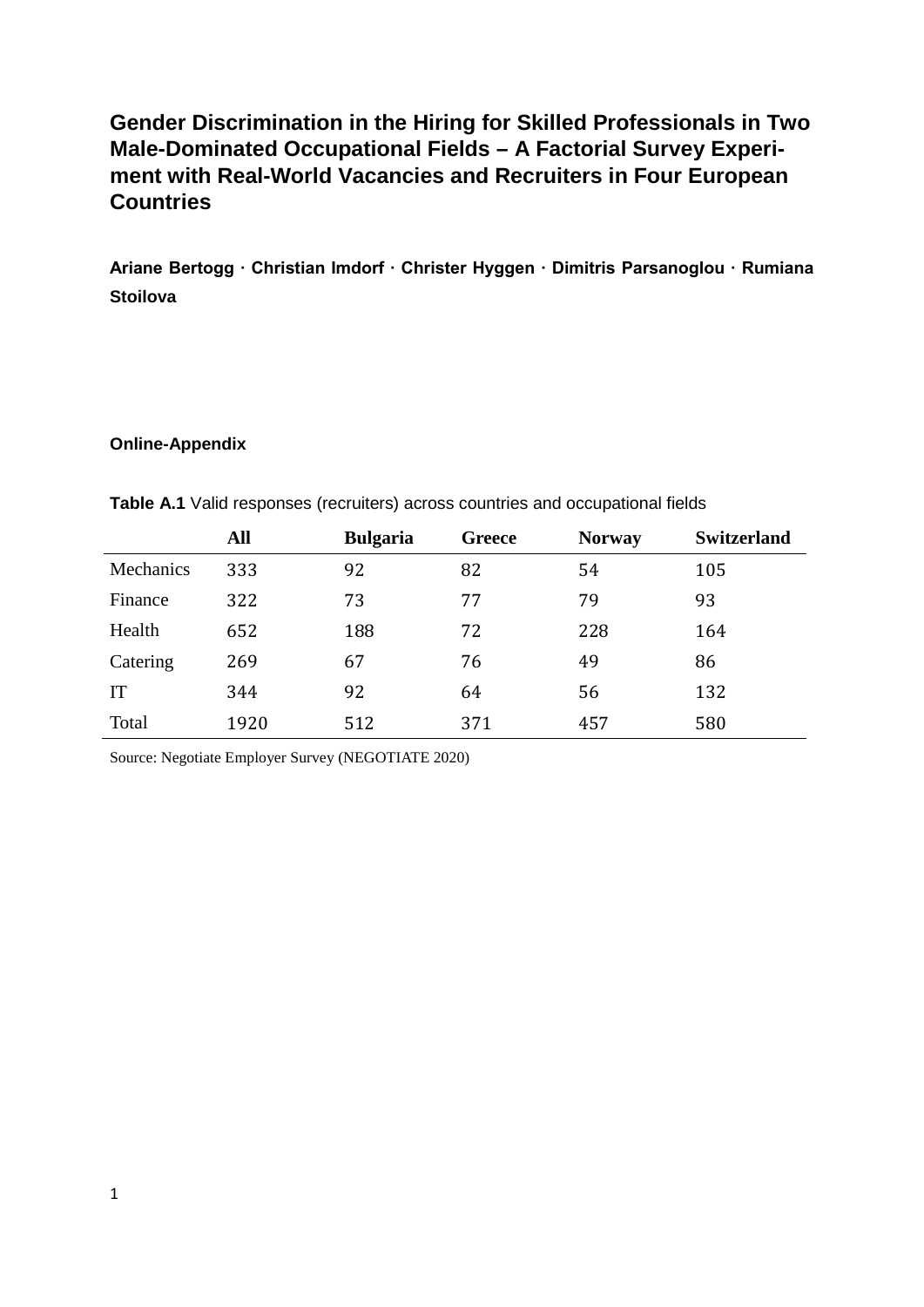Table A.2 Gender discrimination, by country, with control for vignette dimensions, vignette-job match and opportunity structures - Mechanics and IT Professionals

|                                            | <b>Bulgaria</b> |             | <b>Greece</b> |             |             | <b>Norway</b>         |             | <b>Switzerland</b> |  |
|--------------------------------------------|-----------------|-------------|---------------|-------------|-------------|-----------------------|-------------|--------------------|--|
|                                            | Mechanics       | IT          | Mechanics     | IT          | Mechanics   | IT                    | Mechanics   | IT                 |  |
| Job candidate characteristics              |                 |             |               |             |             |                       |             |                    |  |
| Female                                     | $-0.364***$     | $-0.019$    | $-0.124*$     | 0.040       | $0.102*$    | 0.035                 | 0.034       | 0.006              |  |
|                                            | (0.061)         | (0.030)     | (0.059)       | (0.036)     | (0.050)     | (0.038)               | (0.032)     | (0.032)            |  |
| Recruiter characteristics                  |                 |             |               |             |             |                       |             |                    |  |
| Recruiter sex: Male                        | $-0.187+$       | 0.162       | 0.041         | $-0.100$    | $-0.063$    | $0.265^{+}$           | 0.040       | 0.065              |  |
|                                            | (0.112)         | (0.134)     | (0.133)       | (0.169)     | (0.151)     | (0.140)               | (0.100)     | (0.086)            |  |
| Unemployment resentment: No (ref.)         |                 |             |               |             |             |                       |             |                    |  |
| It depends                                 | $-0.054$        | 0.005       | 0.126         | 0.180       | 0.186       | 0.135                 | $-0.249*$   | $-0.237*$          |  |
|                                            | (0.108)         | (0.166)     | (0.145)       | (0.143)     | (0.136)     | (0.172)               | (0.109)     | (0.095)            |  |
| Yes                                        | $0.328+$        | $-0.066$    | $-0.037$      | $0.417*$    | $-0.670***$ | $0.641**$             | $-0.310*$   | $-0.147$           |  |
|                                            | (0.176)         | (0.167)     | (0.200)       | (0.193)     | (0.142)     | (0.209)               | (0.153)     | (0.128)            |  |
| Team fit important                         | 0.019           | 0.114       | 0.025         | 0.004       | $0.237**$   | $-0.076$              | $0.154***$  | 0.026              |  |
|                                            | (0.064)         | (0.089)     | (0.078)       | (0.062)     | (0.082)     | (0.111)               | (0.047)     | (0.047)            |  |
| Job characteristics                        |                 |             |               |             |             |                       |             |                    |  |
| Job experience required: Many years (ref.) |                 |             |               |             |             |                       |             |                    |  |
| Some experience                            | $-0.202+$       | $0.233^{+}$ | 0.256         | $0.241*$    | 0.023       | $-0.011$              | $0.260^{+}$ | $0.233*$           |  |
|                                            | (0.122)         | (0.132)     | (0.168)       | (0.122)     | (0.136)     | (0.202)               | (0.149)     | (0.091)            |  |
| Not necessary                              | 0.162           | 0.264       | 0.203         | $-0.102$    | 0.269       | 0.116                 | $0.330+$    | $0.348+$           |  |
|                                            | (0.207)         | (0.201)     | (0.320)       | (0.246)     | (0.284)     | (0.343)               | (0.185)     | (0.192)            |  |
| Importance to fill vacancy                 | 0.109           | 0.116       | $-0.148$      | $-0.341***$ | 0.144       | 0.317                 | $-0.092$    | $-0.110$           |  |
|                                            | (0.085)         | (0.117)     | (0.122)       | (0.098)     | (0.088)     | (0.203)               | (0.080)     | (0.072)            |  |
| Wage quartile: 1st                         | $-0.010$        | $-0.295+$   | $-0.107$      | $-0.295$    | 0.225       | $0.452^{+}$           | $-0.078$    | $-0.090$           |  |
|                                            | (0.131)         | (0.161)     | (0.298)       | (0.222)     | (0.190)     | (0.235)               | (0.138)     | (0.127)            |  |
| $2nd$ (ref.)                               |                 |             |               |             |             |                       |             |                    |  |
| 3rd                                        | $0.292*$        | $-0.133$    | $-0.144$      | $-0.272$    | $-0.237$    | $-0.489$ <sup>+</sup> | $-0.129$    | $-0.345***$        |  |
|                                            | (0.136)         | (0.178)     | (0.185)       | (0.186)     | (0.179)     | (0.260)               | (0.132)     | (0.097)            |  |
| 4th                                        | 0.092           | $-0.096$    | $-0.396*$     | $-0.551**$  | $-0.542**$  | $-0.079$              | $-0.151$    | $-0.308**$         |  |
|                                            | (0.121)         | (0.174)     | (0.171)       | (0.190)     | (0.170)     | (0.298)               | (0.143)     | (0.119)            |  |
| Job status: Employed (ref.)                |                 |             |               |             |             |                       |             |                    |  |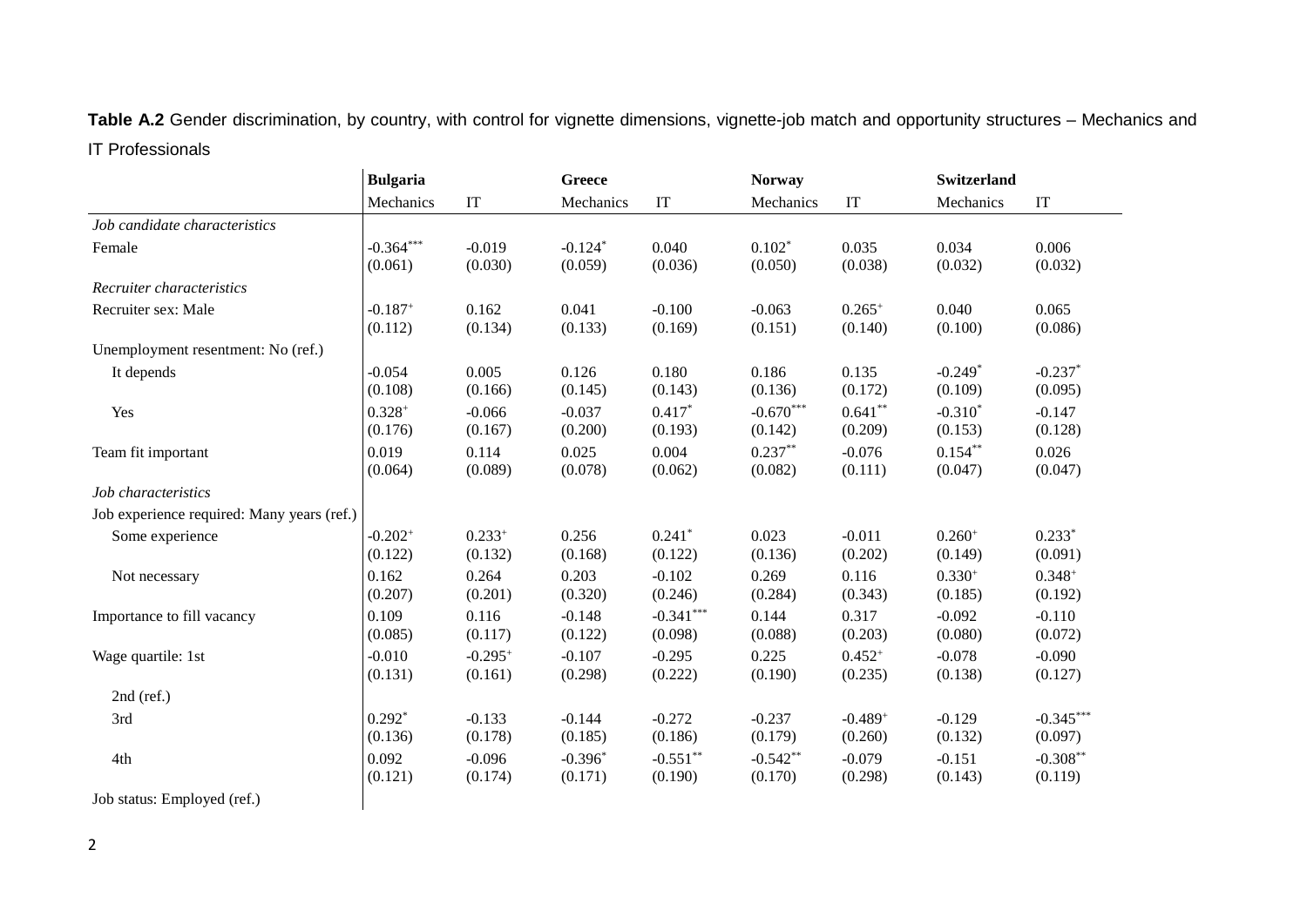| N (observations)                    | 850                        | 860                        | 646                        | 514                  | 470                        | 480                 | 910                        | 1109                       |
|-------------------------------------|----------------------------|----------------------------|----------------------------|----------------------|----------------------------|---------------------|----------------------------|----------------------------|
| Worsened                            | $-0.282$<br>(0.213)        | 0.460<br>(0.378)           | 0.124<br>(0.165)           | $0.456*$<br>(0.212)  | $-0.124$<br>(0.196)        | $-0.310$<br>(0.487) | 0.034<br>(0.109)           | 0.063<br>(0.141)           |
| Improved                            | $-0.016$<br>(0.101)        | $-0.080$<br>(0.130)        | 0.186<br>(0.138)           | 0.186<br>(0.115)     | $-0.005$<br>(0.132)        | 0.318<br>(0.244)    | 0.050<br>(0.115)           | $-0.048$<br>(0.078)        |
| Economic performance: Stable (ref.) |                            |                            |                            |                      |                            |                     |                            |                            |
| Company is non-profit oriented      | $-0.028$<br>(0.222)        | $-0.484*$<br>(0.237)       | 0.000<br>$\left( .\right)$ | $0.573**$<br>(0.216) | 0.049<br>(0.312)           | $-0.028$<br>(0.205) | 0.000<br>$\left( .\right)$ | 0.026<br>(0.153)           |
|                                     | (0.116)                    | (0.161)                    | (0.391)                    | (0.210)              | (0.154)                    | (0.232)             | (0.171)                    | (0.141)                    |
| More than 250                       | $-0.104$                   | $-0.019$                   | $-0.560$                   | $-0.219$             | $-0.302*$                  | $-0.106$            | $-0.015$                   | $-0.094$                   |
| Up to $250$                         | $-0.441***$<br>(0.123)     | $-0.005$<br>(0.176)        | 0.193<br>(0.159)           | 0.204<br>(0.153)     | $-0.094$<br>(0.149)        | $-0.101$<br>(0.316) | 0.054<br>(0.180)           | $-0.095$<br>(0.122)        |
|                                     | (0.132)                    | (0.201)                    | (0.145)                    | (0.203)              | (0.251)                    | (0.325)             | (0.194)                    | (0.156)                    |
| Up to $100$                         | $-0.201$                   | $-0.063$                   | $0.413***$                 | $-0.154$             | $-0.362$                   | 0.040               | $-0.124$                   | $-0.346*$                  |
| n.a.                                | 0.000<br>$\left( .\right)$ | 0.000<br>$\left( .\right)$ | 0.000<br>$\left( .\right)$ | $-0.313$<br>(0.248)  | 0.000<br>$\left( .\right)$ | $0.972*$<br>(0.430) | 0.000<br>$\left( .\right)$ | 0.000<br>$\left( .\right)$ |
| Firm size: Up to 20 (ref.)          |                            |                            |                            |                      |                            |                     |                            |                            |
| Company characteristics             |                            |                            |                            |                      |                            |                     |                            |                            |
|                                     | (0.375)                    | (0.293)                    | (0.279)                    | (0.305)              | (0.271)                    | $\left( .\right)$   | (0.160)                    | (0.138)                    |
| Part-time position                  | 0.071                      | $-0.553^{+}$               | 0.053                      | 0.172                | 0.399                      | 0.000               | 0.152                      | 0.048                      |
| Trainee                             | $-0.150$<br>(0.106)        | 0.013<br>(0.155)           | $-0.105$<br>(0.159)        | $-0.067$<br>(0.142)  | $-0.028$<br>(0.216)        | $-0.275$<br>(0.259) | 0.008<br>(0.120)           | $-0.063$<br>(0.228)        |
|                                     | (0.214)                    | (0.193)                    | (0.226)                    | (0.249)              | (0.192)                    | (0.408)             | (0.154)                    | (0.093)                    |
| Executive                           | $-0.166$                   | $-0.180$                   | $-0.015$                   | $-0.262$             | 0.187                      | 0.319               | $0.295^{+}$                | $-0.062$                   |

Source: Negotiate Employer Survey (NEGOTIATE 2020). Multilevel linear regression models, dependent variable: likelihood of hiring (1-11, logged). Controlling for all other candidate characteristics from Table 1.  $^{+}p$  < 0.1,  $p$  < 0.05,  $^{**}p$  < 0.01,  $^{***}p$  < 0.001.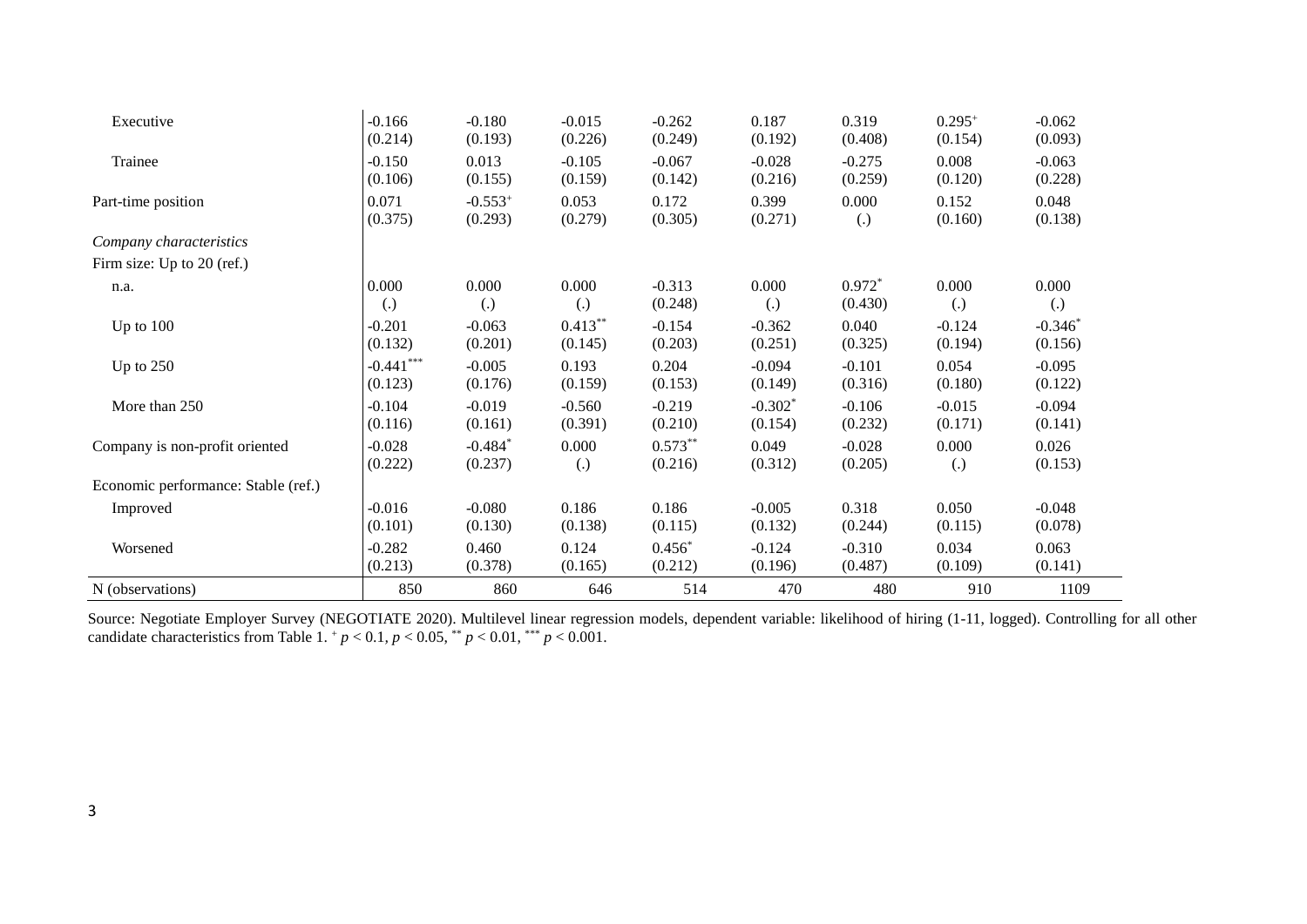|                                        | <b>Bulgaria</b> |             | Greece      |                     |                       | <b>Norway</b> |           | <b>Switzerland</b>         |  |
|----------------------------------------|-----------------|-------------|-------------|---------------------|-----------------------|---------------|-----------|----------------------------|--|
|                                        | Mechanics       | IT          | Mechanics   | $\operatorname{IT}$ | Mechanics             | IT            | Mechanics | $\ensuremath{\mathsf{IT}}$ |  |
| Gender*Necessity of Job Experience     |                 |             |             |                     |                       |               |           |                            |  |
| Female                                 | $-0.421**$      | $-0.043$    | $-0.174**$  | $-0.043$            | 0.031                 | $-0.032$      | 0.011     | $-0.034$                   |  |
|                                        | (0.145)         | (0.046)     | (0.065)     | (0.046)             | (0.043)               | (0.056)       | (0.036)   | (0.032)                    |  |
| Experience required: Many years (ref.) |                 |             |             |                     |                       |               |           |                            |  |
| Some experience                        | $-0.101$        | 0.156       | 0.147       | 0.156               | 0.131                 | 0.079         | 0.067     | $0.347***$                 |  |
|                                        | (0.127)         | (0.108)     | (0.131)     | (0.108)             | (0.122)               | (0.162)       | (0.088)   | (0.075)                    |  |
| Not necessary                          | $0.553*$        | $0.707***$  | $0.833***$  | $0.707***$          | $1.166***$            | 0.279         | $0.472*$  | $0.663***$                 |  |
|                                        | (0.277)         | (0.173)     | (0.254)     | (0.173)             | (0.292)               | (0.315)       | (0.204)   | (0.113)                    |  |
| Female*Some experience                 | 0.007           | $-0.000$    | 0.033       | $-0.000$            | $-0.009$              | 0.026         | $-0.048$  | $-0.020$                   |  |
|                                        | (0.158)         | (0.056)     | (0.086)     | (0.056)             | (0.059)               | (0.064)       | (0.045)   | (0.041)                    |  |
| Female*Not necessary                   | $-0.160$        | $-0.089$    | $-0.330*$   | $-0.089$            | $-0.008$              | 0.072         | 0.009     | 0.005                      |  |
|                                        | (0.291)         | (0.078)     | (0.141)     | (0.078)             | (0.064)               | (0.079)       | (0.069)   | (0.098)                    |  |
| Gender*Wage                            |                 |             |             |                     |                       |               |           |                            |  |
| Female                                 | $-0.599***$     | $-0.138*$   | $-0.323***$ | $-0.138*$           | $-0.002$              | $-0.088+$     | $-0.001$  | 0.022                      |  |
|                                        | (0.116)         | (0.060)     | (0.098)     | (0.060)             | (0.046)               | (0.047)       | (0.036)   | (0.033)                    |  |
| Wage quartile: 1st                     | $-0.279$        | $-0.286*$   | $-0.090$    | $-0.286*$           | 0.134                 | 0.290         | $-0.030$  | 0.059                      |  |
|                                        | (0.177)         | (0.135)     | (0.248)     | (0.135)             | (0.299)               | (0.272)       | (0.134)   | (0.134)                    |  |
| $2nd$ (ref.)                           |                 |             |             |                     |                       |               |           |                            |  |
| 3rd                                    | 0.044           | $-0.324+$   | $-0.273$    | $-0.324+$           | $-0.317$              | $-0.122$      | $-0.075$  | $-0.262*$                  |  |
|                                        | (0.153)         | (0.178)     | (0.194)     | (0.178)             | (0.195)               | (0.240)       | (0.123)   | (0.111)                    |  |
| 4th                                    | $-0.257+$       | $-0.480***$ | $-0.506**$  | $-0.480***$         | $-0.441$ <sup>*</sup> | $-0.067$      | $-0.074$  | $-0.232*$                  |  |
|                                        | (0.153)         | (0.139)     | (0.192)     | (0.139)             | (0.212)               | (0.227)       | (0.131)   | (0.110)                    |  |
| Female*1st                             | 0.251           | 0.030       | 0.142       | 0.030               | 0.125                 | $0.109^{+}$   | $-0.018$  | $-0.074$                   |  |
|                                        | (0.168)         | (0.077)     | (0.118)     | (0.077)             | (0.103)               | (0.066)       | (0.058)   | (0.060)                    |  |
| Female*3rd                             | 0.155           | 0.115       | 0.150       | 0.115               | 0.047                 | 0.122         | $-0.022$  | $-0.077$                   |  |
|                                        | (0.149)         | (0.072)     | (0.137)     | (0.072)             | (0.065)               | (0.082)       | (0.056)   | (0.053)                    |  |
| Female*4th                             | $0.363*$        | $0.177*$    | $0.319*$    | $0.177*$            | 0.023                 | 0.083         | $-0.054$  | $-0.131**$                 |  |
|                                        | (0.155)         | (0.079)     | (0.134)     | (0.079)             | (0.088)               | (0.061)       | (0.059)   | (0.047)                    |  |
| Gender*Job status                      |                 |             |             |                     |                       |               |           |                            |  |

**Table A.3** Interaction terms between vignette gender and opportunity structures (separate estimations for each interaction)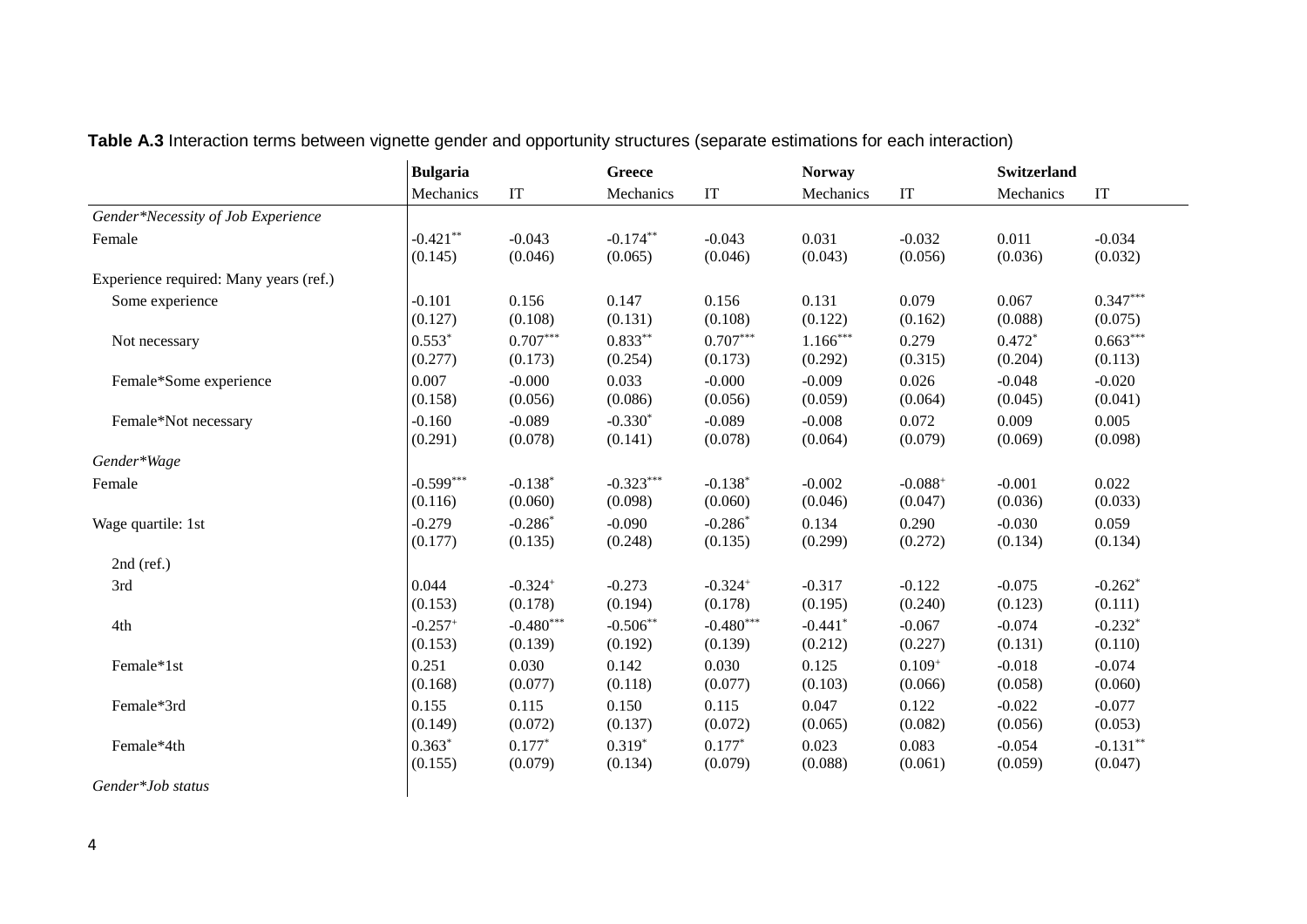| Female                         | $-0.423***$            | $-0.071**$          | $-0.164**$          | $-0.071**$          | 0.029                 | $-0.015$            | $-0.021$               | $-0.047$ *            |
|--------------------------------|------------------------|---------------------|---------------------|---------------------|-----------------------|---------------------|------------------------|-----------------------|
|                                | (0.068)                | (0.026)             | (0.054)             | (0.026)             | (0.034)               | (0.029)             | (0.019)                | (0.023)               |
| Job status: Employed (ref.)    |                        |                     |                     |                     |                       |                     |                        |                       |
| Trainee                        | 0.002                  | $-0.256*$           | $-0.077$            | $-0.256*$           | 0.359                 | $-0.388^{+}$        | $-0.116$               | $-0.309**$            |
|                                | (0.119)                | (0.129)             | (0.135)             | (0.129)             | (0.299)               | (0.204)             | (0.215)                | (0.118)               |
| Executive                      | $-0.098$               | $-0.259$            | $-0.167$            | $-0.259$            | $-0.124$              | 0.090               | $-0.049$               | $-0.180*$             |
|                                | (0.175)                | (0.193)             | (0.215)             | (0.193)             | (0.208)               | (0.333)             | (0.180)                | (0.075)               |
| Female*Trainee                 | $-0.018$               | 0.097               | $-0.036$            | 0.097               | $-0.084$              | 0.018               | $-0.239$               | 0.001                 |
|                                | (0.123)                | (0.099)             | (0.089)             | (0.099)             | (0.080)               | (0.042)             | (0.355)                | (0.083)               |
| Female*Executive               | $-0.091$               | 0.069               | 0.043               | 0.069               | 0.044                 | 0.061               | $0.172^{+}$            | 0.001                 |
|                                | (0.319)                | (0.090)             | (0.227)             | (0.090)             | (0.079)               | (0.082)             | (0.101)                | (0.045)               |
| Gender*Part time               |                        |                     |                     |                     |                       |                     |                        |                       |
| Female                         | $-0.431***$            | $-0.049+$           | $-0.185***$         | $-0.049+$           | 0.049                 | 0.002               | $-0.021$               | $-0.055***$           |
|                                | (0.057)                | (0.025)             | (0.053)             | (0.025)             | (0.032)               | (0.024)             | (0.022)                | (0.021)               |
| Part time                      | $-0.248**$<br>(0.077)  | 0.143<br>(0.289)    | $-0.060$<br>(0.218) | 0.143<br>(0.289)    | $1.266***$<br>(0.199) |                     | $0.604***$<br>(0.060)  | 0.146<br>(0.113)      |
| Female*Part time               | $-0.025$<br>(0.312)    | $-0.097$<br>(0.204) | 0.070<br>(0.094)    | $-0.097$<br>(0.204) | $-0.004$<br>(0.078)   |                     | $-0.132***$<br>(0.034) | 0.097<br>(0.062)      |
| Gender*Economic Performance    |                        |                     |                     |                     |                       |                     |                        |                       |
| Female                         | $-0.388***$            | $-0.067$            | $-0.353***$         | $-0.067$            | $0.104^{+}$           | $-0.040$            | $-0.034$               | $-0.056$ <sup>+</sup> |
|                                | (0.066)                | (0.042)             | (0.092)             | (0.042)             | (0.054)               | (0.057)             | (0.046)                | (0.032)               |
| Economic Performance: Improved | 0.068                  | $-0.067$            | 0.031               | $-0.067$            | 0.191                 | $-0.087$            | 0.138                  | $-0.053$              |
|                                | (0.133)                | (0.111)             | (0.168)             | (0.111)             | (0.206)               | (0.238)             | (0.118)                | (0.096)               |
| Stable (ref.)                  |                        |                     |                     |                     |                       |                     |                        |                       |
| Worsened                       | $-0.037$               | 0.597               | $-0.078$            | 0.597               | $-0.207$              | $-0.409*$           | 0.012                  | $-0.075$              |
|                                | (0.251)                | (0.416)             | (0.177)             | (0.416)             | (0.245)               | (0.203)             | (0.101)                | (0.100)               |
| Non-profit                     | 0.056<br>(0.105)       | $-0.028$<br>(0.107) |                     | $-0.028$<br>(0.107) | $-0.163$<br>(0.180)   | $-0.324$<br>(0.243) |                        | $-0.010$<br>(0.216)   |
| Female*Improved                | $-0.107$               | 0.066               | $0.242*$            | 0.066               | $-0.038$              | 0.038               | 0.013                  | 0.002                 |
|                                | (0.135)                | (0.051)             | (0.121)             | (0.051)             | (0.069)               | (0.069)             | (0.060)                | (0.044)               |
| Female*Worsened                | $-0.230$               | $-0.315***$         | $0.300*$            | $-0.315***$         | $-0.147$              | $-0.079$            | 0.020                  | 0.047                 |
|                                | (0.263)                | (0.106)             | (0.117)             | (0.106)             | (0.095)               | (0.063)             | (0.054)                | (0.060)               |
| Female*Non-profit              | $0.123^{+}$<br>(0.067) | 0.028<br>(0.045)    |                     | 0.028<br>(0.045)    | $-0.193**$<br>(0.071) | 0.032<br>(0.072)    |                        | 0.122<br>(0.082)      |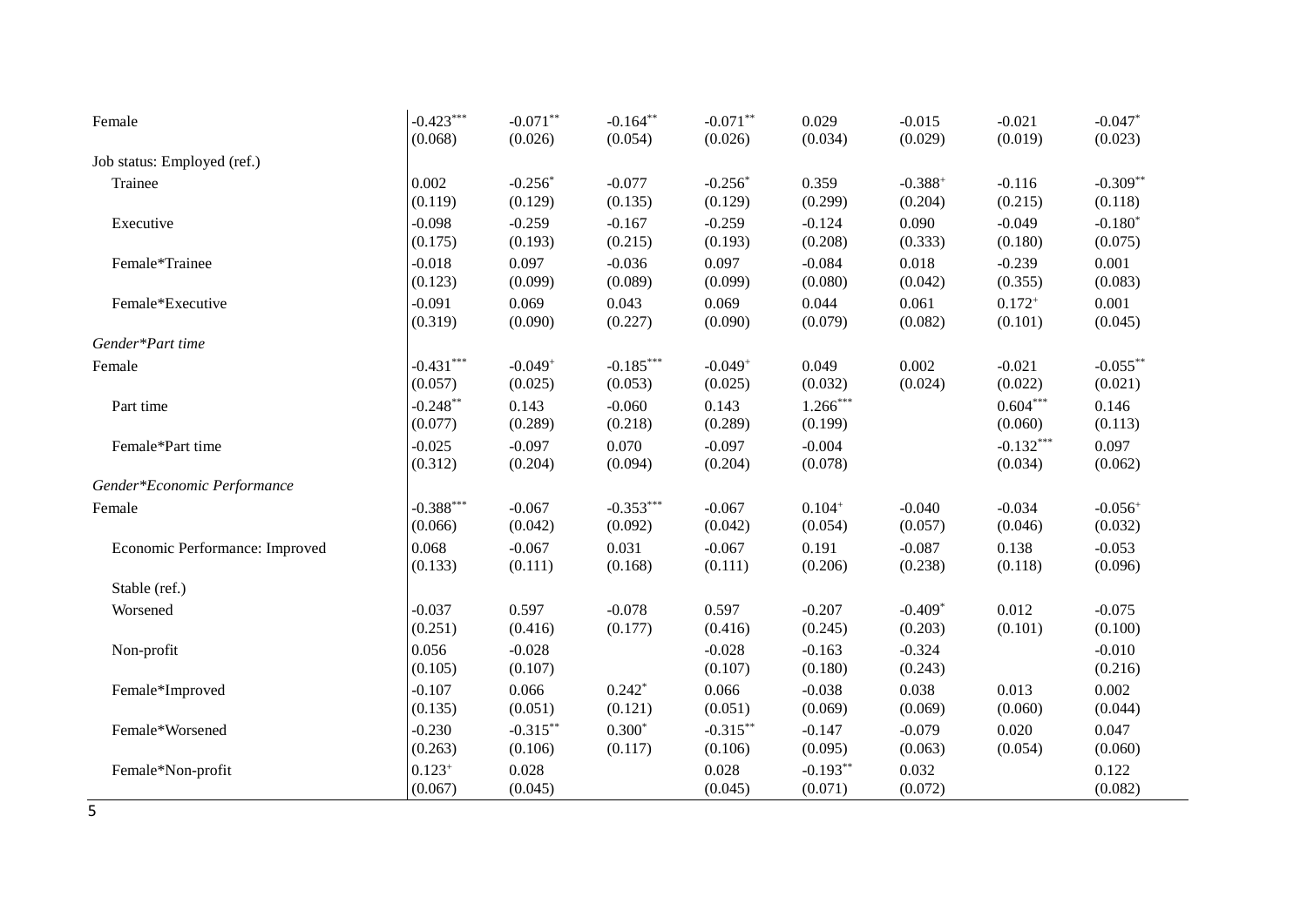Legend: Source: Negotiate Employer Survey (NEGOTIATE 2020). Multilevel linear regression models, dependent variable: likelihood of hiring (1-11, logged). Controlling for candidate characteristics. Separate model for each interaction term, these models serve as the basis for Figures 2-6.  $p < 0.1$ ,  $p < 0.05$ ,  $p < 0.01$ ,  $p < 0.01$ ,  $p < 0.001$ .

|                                                             | <b>Gender</b>  | Unemployment   | <b>Sequence</b> | <b>National</b><br><b>Variable</b> |
|-------------------------------------------------------------|----------------|----------------|-----------------|------------------------------------|
| Sampled vignettes                                           |                |                |                 |                                    |
| Vignette gender (dichotomous)                               | X              |                |                 |                                    |
| Unemployment duration and timing (no, 10 months, 20 months) | $0.061$ (n.s.) | X              |                 |                                    |
| Sequence (9 states)                                         | $0.105$ (n.s.) | $0.078$ (n.s.) | X               |                                    |
| National variable (dichotomous)                             | 0.025          | $0.040$ (n.s.) | $0.000$ (n.s.)  | $\mathbf X$                        |
| $n = 194$ vignettes                                         |                |                |                 |                                    |
|                                                             |                |                |                 |                                    |
| All valid vignette-recruiter observations                   |                |                |                 |                                    |
| Vignette gender                                             | X              |                |                 |                                    |
| Unemployment duration and timing                            | $0.077$ (***)  | $\mathbf X$    |                 |                                    |
| Sequence                                                    | $0.115$ (***)  | $0.169$ (***)  | X               |                                    |
| National variable                                           | $0.058$ ***    | $0.234$ (***)  | $0.149$ (***)   | $\mathbf X$                        |
| $n = 20,793$ vignette-recruiter observations                |                |                |                 |                                    |

## **Table A.4** Correlation matrix of vignette characteristics

Legend: Source: Negotiate Employer Survey (NEGOTIATE 2020). Sample: all valid observations across four countries and five occupations. Correlations coefficients: Chi-Squared (gender / national variable), Cramer's V (all other). Please note that testing for significance is not applicable for Cramer's V, the respective tests presented are derived from Chi-Squared testing (provided in brackets). These tests are, however, sensitive to case numbers and number of cells. \*  $p < 0.05$ , \*\*  $p < 0.01$ , \*\*\*  $p < 0.001$ .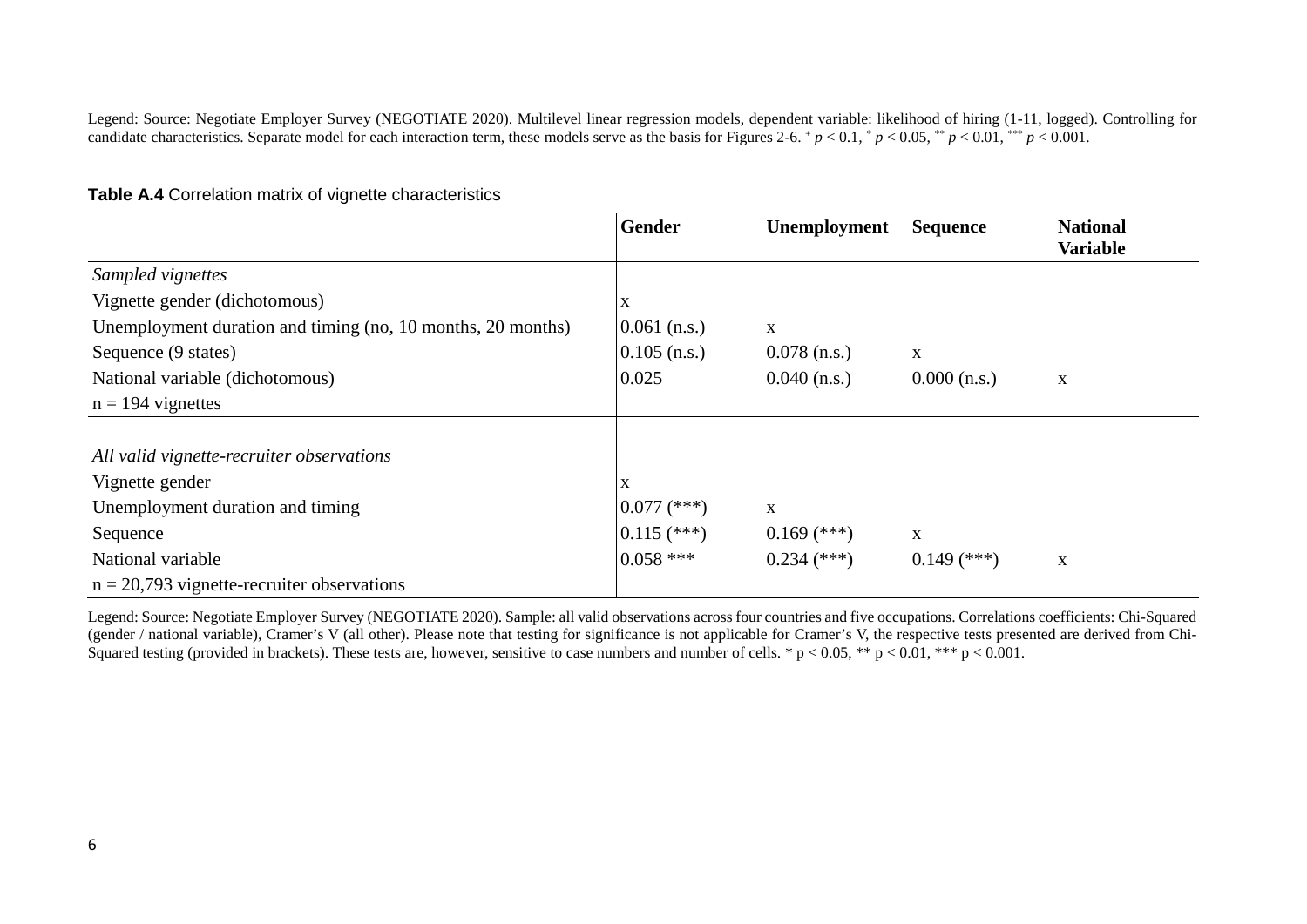| <b>Number of vignettes</b>                | 90   | <b>100</b> | 162  | 180  |
|-------------------------------------------|------|------------|------|------|
| <b>Model Specification</b>                |      |            |      |      |
| Main Effects                              | 99.2 | 99.3       | 99.8 | 99.9 |
| Main Effects + Interaction $(2 \times 2)$ | 99.0 | 99.2       | 99.7 | 99.9 |
| Main Effects + Interaction $(2 \times 7)$ | 98.0 | 98.7       | 99.4 | 99.4 |
| Main Effects + Interaction $(2 \times 9)$ | 98.2 | 98.6       | 99.5 | 99.5 |
| Main Effects + Interaction $(7 \times 9)$ | 92.9 | 93.9       | 97.9 | 98.8 |
| Main Effects $+$ All Two-Way Interactions | n.a. | 76.9       | 94.6 | 95.2 |

**Table A.5** D-efficiencies for combinations of model specifications and fractions of the full factorial

D-efficiencies for different samples of vignettes (sample size in columns) randomly drawn from full vignette universe (n = 252). Calculations by project members (Sacchi, 2019, unpublished, can be obtained from the authors upon request). n.a.: This model implies 94 parameters and is hence not identified for a solution with 90 vignettes.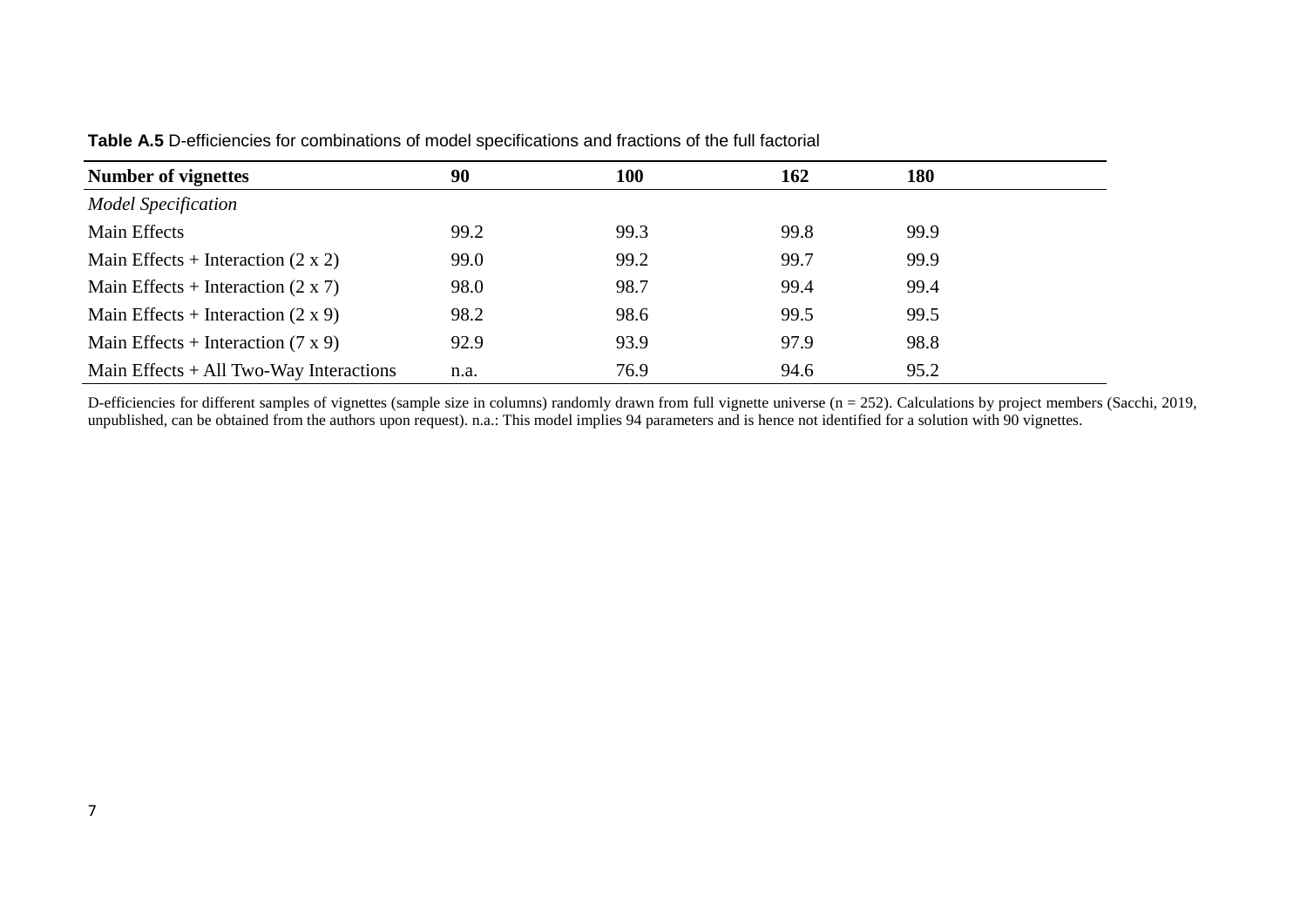|                                         | <b>BG</b>                              | GR      | N <sub>O</sub> | <b>CH</b> |  |  |  |  |  |
|-----------------------------------------|----------------------------------------|---------|----------------|-----------|--|--|--|--|--|
|                                         | Testing for within-country differences |         |                |           |  |  |  |  |  |
| IT vs. Mechanics                        | 39.94***                               | 1.57    | 0.21           | 0.01      |  |  |  |  |  |
| Testing for between-country differences |                                        |         |                |           |  |  |  |  |  |
| Mechanics:                              |                                        |         |                |           |  |  |  |  |  |
| BG                                      | X                                      |         |                |           |  |  |  |  |  |
| GR                                      | 13.88***                               | X       |                |           |  |  |  |  |  |
| N <sub>O</sub>                          | 36.46***                               | $5.53*$ | X              |           |  |  |  |  |  |
| <b>CH</b>                               | 51.80***                               | $5.96*$ | 0.16           | X         |  |  |  |  |  |
| IT Professionals:                       |                                        |         |                |           |  |  |  |  |  |
| BG                                      | X                                      |         |                |           |  |  |  |  |  |
| GR                                      | 0.30                                   | X       |                |           |  |  |  |  |  |
| N <sub>O</sub>                          | 0.61                                   | 1.49    | X              |           |  |  |  |  |  |
| CH                                      | 0.00                                   | 0.36    | 0.76           | X         |  |  |  |  |  |

**Table A.6** Test for difference between coefficients

Source: Negotiate Employer Survey (NEGOTIATE 2020). Own calculations. Chi-square based test for difference in coefficients (across OLS models) using the suest command in Stata.